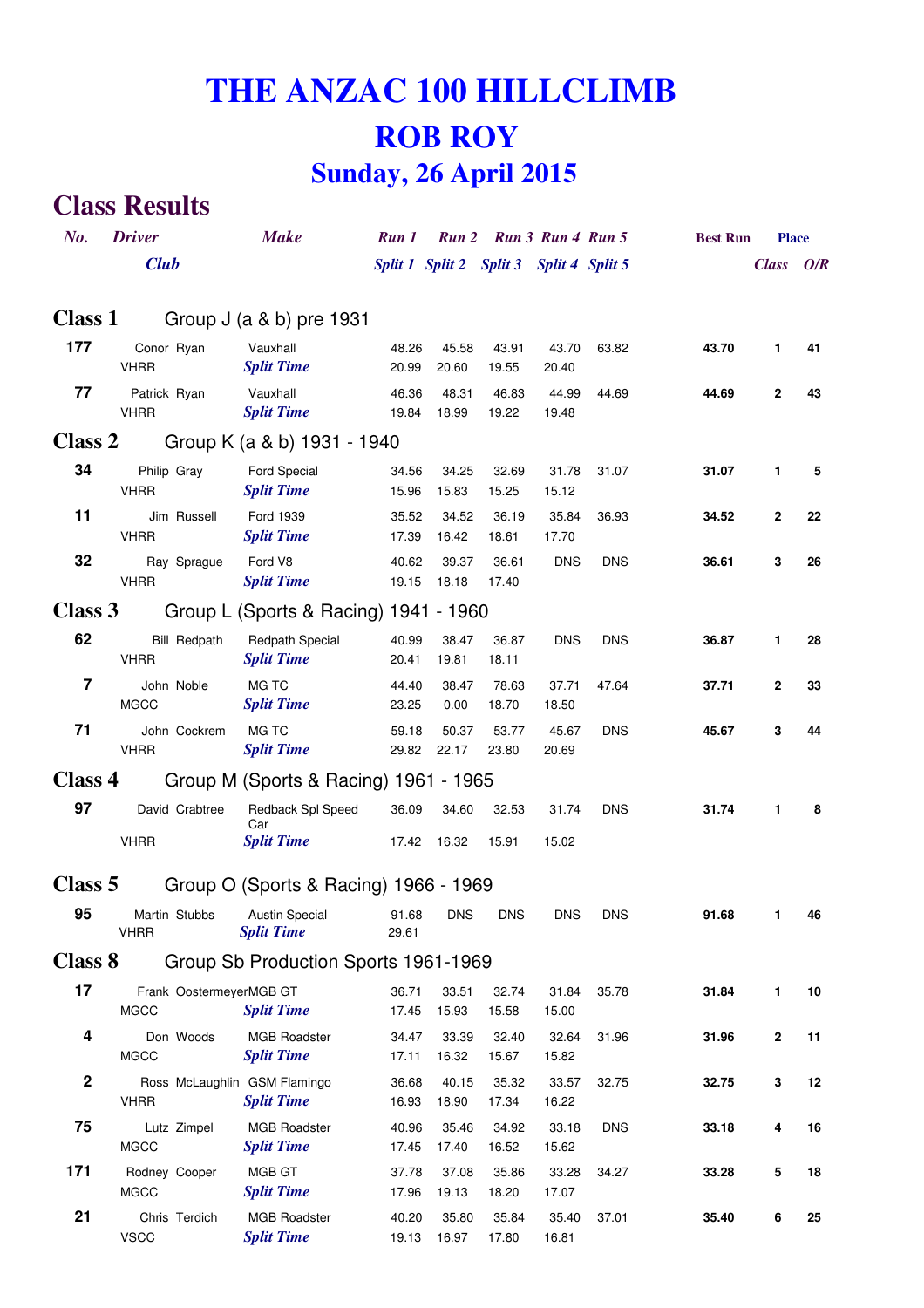# **THE ANZAC 100 HILLCLIMB ROB ROY Sunday, 26 April 2015**

#### **Class Results**

| No.      | <b>Driver</b>                             | <b>Make</b>                                      | Run 1                                   |                    |                | Run 2 Run 3 Run 4 Run 5 |            | <b>Best Run</b> | <b>Place</b> |              |
|----------|-------------------------------------------|--------------------------------------------------|-----------------------------------------|--------------------|----------------|-------------------------|------------|-----------------|--------------|--------------|
|          | <b>Club</b>                               |                                                  | Split 1 Split 2 Split 3 Split 4 Split 5 |                    |                |                         |            |                 | <b>Class</b> | O/R          |
| Class 9  |                                           | Group Sc Production Sports 1970-1977             |                                         |                    |                |                         |            |                 |              |              |
| 72       | Ross Jackson<br><b>VHRR</b>               | De Tomas Pantera<br><b>Split Time</b>            | 34.19<br>16.02                          | 30.12<br>14.00     | 30.38<br>14.27 | 28.15<br>13.94          | 27.45      | 27.45           | 1            | $\mathbf{1}$ |
| Class 11 |                                           | Group Nb Production Touring 1959-1964            |                                         |                    |                |                         |            |                 |              |              |
| 44       | Ken Parry<br><b>WDCC</b>                  | Ford Cortina GT<br><b>Split Time</b>             | <b>DNF</b><br>0.00                      | <b>DNF</b><br>0.00 | 36.25<br>17.51 | 33.71<br>16.51          | 31.52      | 31.52           | 1            | 7            |
| 78       | Russ Mead<br>GCC                          | Ford Anglia Special<br><b>Split Time</b>         | 35.54<br>17.24                          | 36.54<br>18.85     | <b>DNS</b>     | 33.45<br>16.56          | 33.68      | 33.45           | $\mathbf{2}$ | 19           |
| 275      | Andrea Ward<br><b>MGCC</b>                | Ford Cortina<br><b>Split Time</b>                | <b>DNS</b>                              | 39.88<br>19.21     | <b>DNS</b>     | <b>DNS</b>              | <b>DNS</b> | 39.88           | 3            | 38           |
| 175      | Don Ashton                                | Ford Cortina                                     | <b>DNS</b>                              | 43.78              | <b>DNS</b>     | <b>DNS</b>              | <b>DNS</b> | 43.78           | 4            | 42           |
|          | <b>MGCC</b>                               | <b>Split Time</b>                                |                                         | 20.80              |                |                         |            |                 |              |              |
| Class 13 |                                           | Invited Sports Cars - up to 1500cc               |                                         |                    |                |                         |            |                 |              |              |
| 58       | John Moir<br><b>VHRR</b>                  | <b>Austin Healey Sprite</b><br><b>Split Time</b> | 38.76<br>18.03                          | 39.09<br>18.57     | 39.02<br>18.09 | <b>DNS</b>              | <b>DNS</b> | 38.76           | 1            | 35           |
| 12       | Marcus Clayton<br><b>VHRR</b>             | <b>Truimph Spitfire</b><br><b>Split Time</b>     | 40.57<br>19.35                          | 39.96<br>18.45     | 39.23<br>17.55 | <b>DNS</b>              | <b>DNS</b> | 39.23           | $\mathbf{2}$ | 37           |
| Class 14 |                                           | Invited Sports Cars - 1501cc and over            |                                         |                    |                |                         |            |                 |              |              |
| 510      | John Elliott<br><b>VHRR</b>               | <b>Alpine Renault</b><br><b>Split Time</b>       | 42.22<br>0.00                           | 32.80<br>15.82     | 32.97<br>15.46 | 30.45<br>14.67          | 31.03      | 30.45           | 1.           | 4            |
| 68       | Victor Spiteri<br><b>VHRR</b>             | Jaguar E Type<br><b>Split Time</b>               | 35.60<br>16.60                          | 33.13<br>15.43     | 34.69<br>15.97 | 33.74<br>15.88          | 33.65      | 33.13           | $\mathbf{2}$ | 15           |
| 20       | Mike Ellsmore<br><b>MGCC</b>              | <b>MGA</b><br><b>Split Time</b>                  | 39.92<br>19.24                          | 35.61<br>16.72     | 37.95<br>18.15 | 34.72<br>16.23          | <b>DNS</b> | 34.72           | 3            | 24           |
| Class 15 |                                           | Invited Touring Cars - up to 2000cc              |                                         |                    |                |                         |            |                 |              |              |
| 86       | Col Hunter<br>GCC                         | Ford<br><b>Split Time</b>                        | 38.93<br>19.17                          | 35.34<br>17.38     | 37.31<br>18.58 | 34.57<br>17.31          | <b>DNS</b> | 34.57           | 1            | 23           |
| 186      | Laura Hunter<br>GCC                       | Ford<br><b>Split Time</b>                        | 42.30<br>20.24                          | 36.97<br>18.78     | 41.19<br>21.54 | <b>DNS</b>              | <b>DNS</b> | 36.97           | $\mathbf{2}$ | 31           |
| Class 16 |                                           | Invited Touring Cars - 2001cc and over           |                                         |                    |                |                         |            |                 |              |              |
| 5        | Jordan Bagnoux<br><b>VHRR</b>             | Truimph Dolomite<br><b>Split Time</b>            | 39.80<br>17.69                          | 35.21<br>16.88     | 35.10<br>16.40 | 31.35                   | <b>DNS</b> | 31.35           | 1            | 6            |
| 99       | Derek McLaughlin BMW Coupe<br><b>VHRR</b> | <b>Split Time</b>                                | 38.37<br>18.70                          | 36.25<br>17.86     | 34.89<br>16.99 | 32.84<br>16.14          | 33.93      | 32.84           | $\mathbf{2}$ | 13           |
| 199      | Dean McLaughlin BMW Coupe<br><b>VHRR</b>  | <b>Split Time</b>                                | 41.71<br>20.50                          | 39.94<br>20.36     | 40.25<br>20.17 | 36.72<br>18.44          | <b>DNS</b> | 36.72           | 3            | 27           |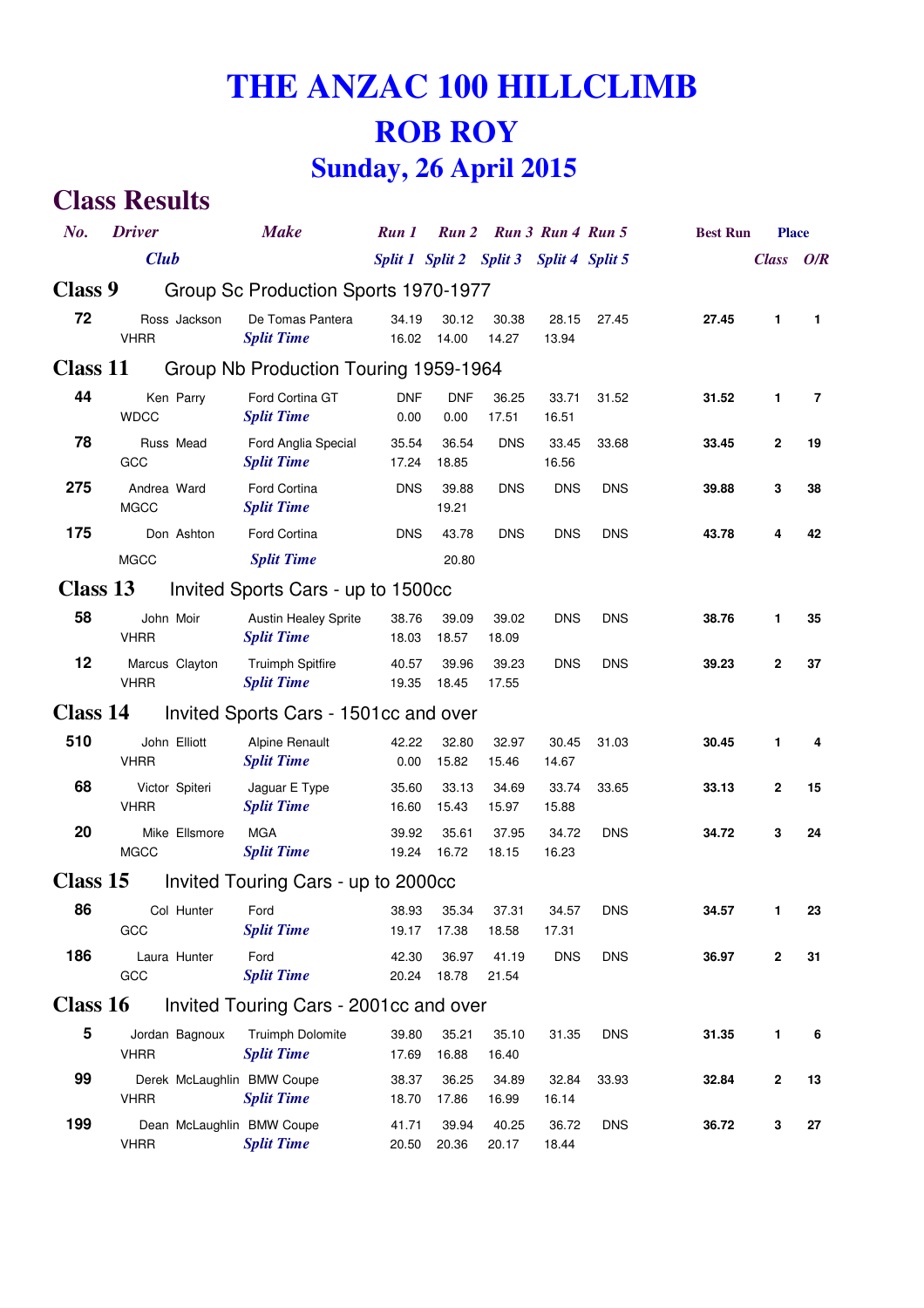## **THE ANZAC 100 HILLCLIMB ROB ROY Sunday, 26 April 2015**

### **Class Results**

| No.             | <b>Driver</b>                           | <b>Make</b>                                       | Run 1               |                                         | Run 2 Run 3 Run 4 Run 5 |                |            | <b>Best Run</b> | <b>Place</b> |              |
|-----------------|-----------------------------------------|---------------------------------------------------|---------------------|-----------------------------------------|-------------------------|----------------|------------|-----------------|--------------|--------------|
|                 | <b>Club</b>                             |                                                   |                     | Split 1 Split 2 Split 3 Split 4 Split 5 |                         |                |            |                 | <b>Class</b> | O/R          |
| Class 17        |                                         | Invited Racing Cars - up to 1500cc                |                     |                                         |                         |                |            |                 |              |              |
| 3               | Mike Barker<br><b>VHRR</b>              | Hayward 06<br><b>Split Time</b>                   | 29.74<br>14.58      | 28.53<br>14.55                          | 30.72<br>15.76          | <b>DNS</b>     | <b>DNS</b> | 28.53           | 1            | $\mathbf{2}$ |
| 998             | Ray Porteous<br><b>VMCI</b>             | Mini Terrapin Replica<br><b>Split Time</b>        | 36.32<br>16.67      | 34.30<br>15.55                          | 36.23<br>16.18          | 33.26          | 35.31      | 33.26           | $\mathbf 2$  | 17           |
| Class 19        | Austin 7 Racing                         |                                                   |                     |                                         |                         |                |            |                 |              |              |
| 70              | Phillip Hallo<br><b>VSCC</b>            | Austin 7<br><b>Split Time</b>                     | 41.21<br>18.57      | 36.88<br>16.37                          | 38.57<br>17.57          | <b>DNS</b>     | <b>DNS</b> | 36.88           | 1            | 29           |
| 50              | John Marriott<br>A7                     | Austin 7<br><b>Split Time</b>                     | 39.48<br>18.90      | 37.15<br>17.68                          | 40.62<br>19.88          | 37.10          | 36.92      | 36.92           | $\mathbf{2}$ | 30           |
| 41              | Ken Innes Irons Austin 7<br><b>VHRR</b> | <b>Split Time</b>                                 | 48.98<br>20.38      | 39.62<br>18.73                          | 41.98<br>19.58          | 38.78          | <b>DNS</b> | 38.78           | 3            | 36           |
| 96              | Glen Bishop<br>A7                       | Austin 7<br><b>Split Time</b>                     | 50.11<br>24.88      | 40.00<br>19.14                          | <b>DNS</b>              | <b>DNS</b>     | <b>DNS</b> | 40.00           | 4            | 39           |
| 721             | lan Motley<br>A7                        | Austin 7<br><b>Split Time</b>                     | 42.43<br>20.43      | 41.52<br>18.87                          | 40.99<br>19.34          | 40.95          | <b>DNS</b> | 40.95           | 5            | 40           |
| 47              | Barbara Hill<br>A7                      | Austin 7 Special<br><b>Split Time</b>             | <b>DNF</b><br>27.16 | 51.92<br>21.77                          | <b>DNS</b>              | <b>DNS</b>     | <b>DNS</b> | 51.92           | 6            | 45           |
| Class 21        |                                         | Air Cooled Cars [after Group L period, post 1960] |                     |                                         |                         |                |            |                 |              |              |
| 263             | Darren Visser<br>GCC                    | <b>Bates Cyclo</b><br><b>Split Time</b>           | 32.77<br>16.24      | 30.32<br>15.52                          | 32.91<br>16.44          | 30.40          | <b>DNS</b> | 30.32           | 1            | 3            |
| 88              | Mark Atkinson<br><b>VHRR</b>            | Falkenberg Jinx<br><b>Split Time</b>              | 34.91<br>15.80      | 32.94<br>14.76                          | 34.20<br>15.89          | 36.32          | 34.65      | 32.94           | $\mathbf{2}$ | 14           |
| <b>Class 22</b> |                                         | Modern Sports Cars Post 1977                      |                     |                                         |                         |                |            |                 |              |              |
| 111             | Ron Simmons<br><b>VHRR</b>              | Mazda MX5<br><b>Split Time</b>                    | 36.58<br>17.46      | 35.65<br>18.07                          | 34.58<br>17.38          | 31.74<br>15.35 | <b>DNS</b> | 31.74           | 1            | 8            |
| 6               | Andrew Clayton<br><b>VHRR</b>           | Mazda MX5<br><b>Split Time</b>                    | 39.93<br>19.65      | 35.98<br>18.79                          | 35.07<br>17.90          | 34.48<br>17.59 | 33.96      | 33.96           | $\mathbf 2$  | 20           |
| 90              | Chris Jackson<br><b>VHRR</b>            | Mazda MX5<br><b>Split Time</b>                    | 37.84<br>18.70      | 35.71<br>17.59                          | 35.59<br>17.38          | 34.20<br>16.20 | 35.95      | 34.20           | 3            | 21           |
| 66              | Rod Flavel<br><b>TSOA</b>               | Truimph Spitfire<br><b>Split Time</b>             | 43.38<br>20.94      | 38.69<br>17.92                          | 41.03<br>18.21          | 37.25<br>17.92 | <b>DNS</b> | 37.25           | 4            | 32           |
| 16              | Matthew Flavel<br><b>TSOA</b>           | Truimph Spitfire<br><b>Split Time</b>             | 44.48<br>21.59      | 38.48<br>17.89                          | 38.49<br>18.35          | 55.82<br>16.70 | 40.19      | 38.48           | 5            | 34           |